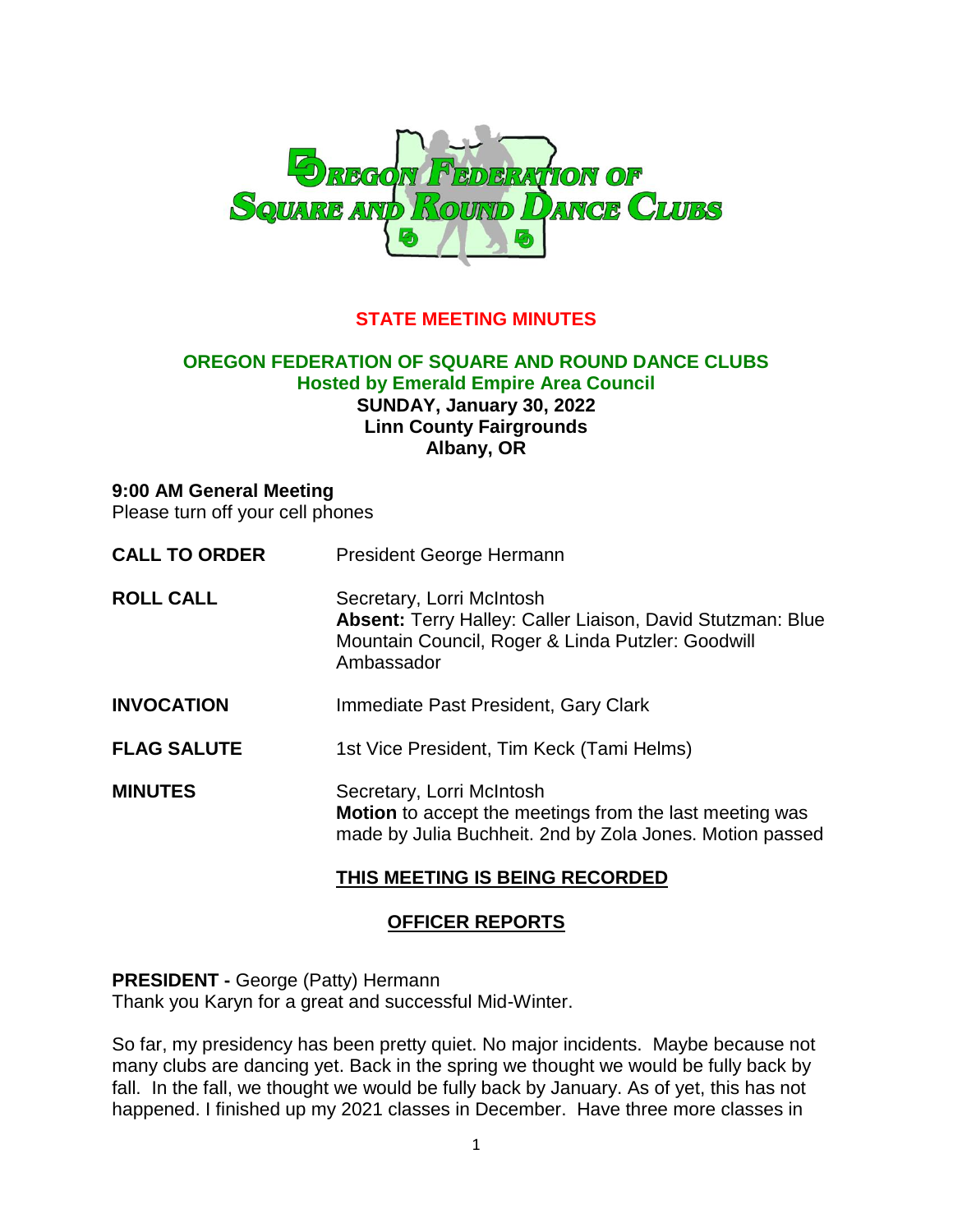January which will be finished by the time of this meeting. I have noticed that some clubs are starting lessons in January. By the time of our meeting, I hope we can have a report on how the classes are going.

# **FIRST VICE PRESIDENT -** Tim Keck (Tami Helms)

I would like to thank all of you that believe that I should be  $1<sup>st</sup>$  Vice President. I will do my best to make a meaningful contribution to the organization.

The P&P's state that two of my responsibilities among others, is to prepare a budget to be presented at the Summer Festival and to make a statement of my goals.

Here are my goals:

- My goal as  $1<sup>st</sup>$  Vice President of the Oregon Federation is to offer advice and guidance when requested to facilitate the operation of their organizations. To help me accomplish this goal, I will ask that each Area council share a copy of their general meeting minutes as they become available.
- As State Festival Liaison, I will do my best to keep abreast of the activities concerning the planning of the festivals and to offer advice when warranted.
- As a member of the Grant Fund committee, I will do my best to objectively consider any proper requests that merit the intent of the grant.
- I will assist the President when necessary to help them achieve their goals.

There are two specific items that I wish to accomplish. The Historian has the responsibility of taking care of our past. Our past now includes 66 years of memories; most of that being in boxes and books. This poses a problem if and when a question requires research through those documents. I am proposing that we perpetuate our history by documenting and indexing our documents. We then can make that available to any one of our members that may have an interest.

When we conduct our business, we propose, discuss, and vote to accept or reject by using motions. When a motion is made that will affect the future of the Federation in an ongoing way, it should be added to the Practices and Procedures. The results of those motions have been historically recorded in a "motion book". The purpose of this book is to expedite the access to our past decisions so that we may be consistent with our goals as an organization. The practice has lapsed and currently it will require a great effort to determine if and when a decision was previously made. I propose that we make the effort to locate our past motions and prepare a document that will be easily accessible for our secretary, historian, and any others that may need access to this history.

# **2022 MID-WINTER FESTIVAL -** Karyn (Matt) Buchheit

We have had MWF this year. We had 440 in attendance this weekend. Current figures look like we are very close to breaking even. I would like to very much thank of my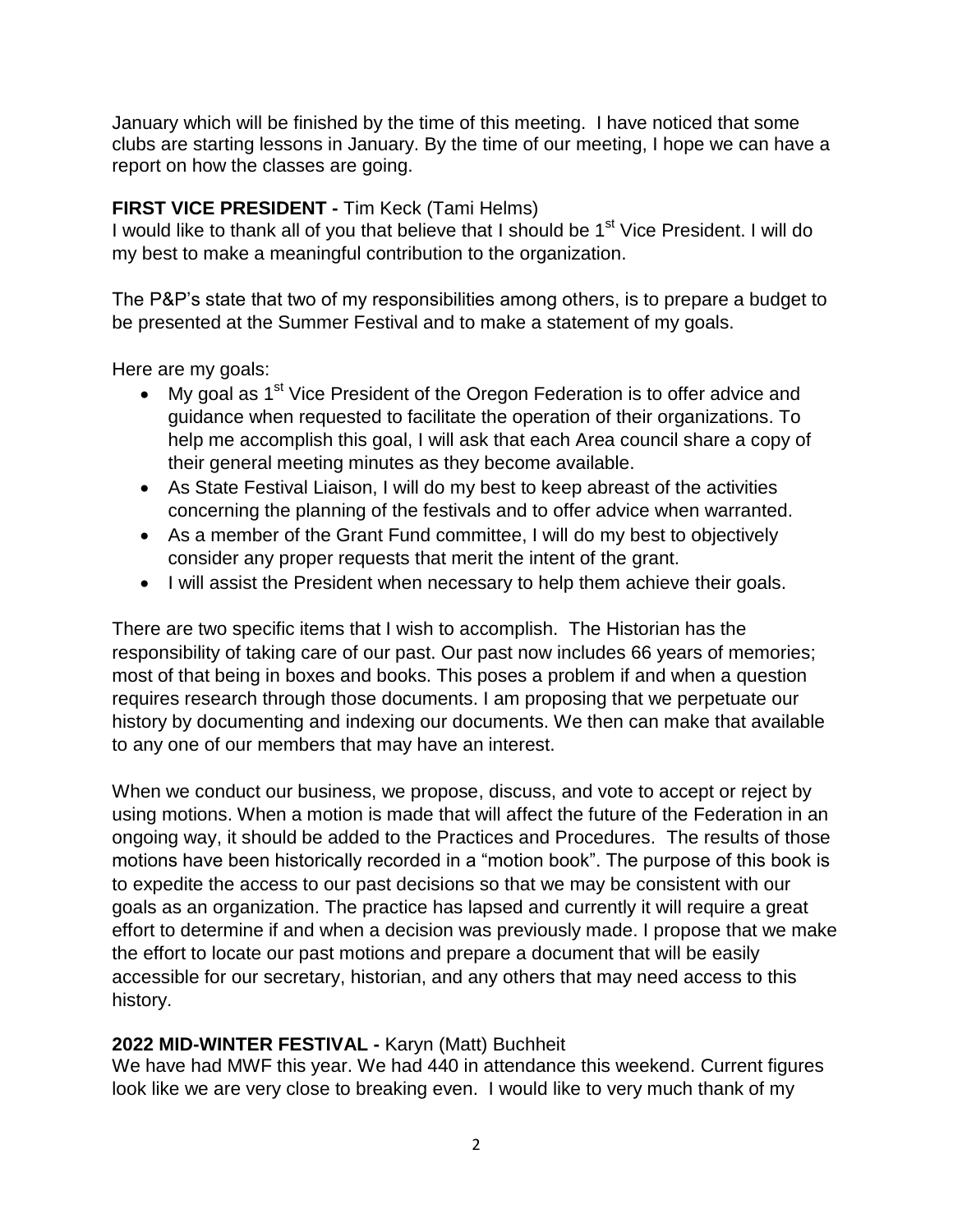committee for their hard work. We will have more information when the weekend is fully over and all figures are in. We have enjoyed having Ray Gallagher, Brent Mawdsley, Randy & Marie Preskitt and Andy Howard this weekend.

Zola Jones: Emerald Empire Delegate. The Emerald Empire puts on Oregon's Mid-Winter Festival. I've been on the committee for almost 40 years. We've seen a lot of things that change, but this year was like no other. The committee really needs a big thank you. This year we practically had to throw the budget out the window and cut everything down so we could break even. We are hoping for at least twice the attendance next year. Thank you Karyn.

# **2022 SUMMER FESTIVAL –** Cece (Sarge) Glidewell, Lorri McIntosh

We had 4 squares at the promotion party, gave away one ribbon, and sold 13 ribbons. A question was asked about the Round Dance Hall and if there would be a designated hall for Round Dancing. Cece and Lorri informed members present that there would be a hall designated for Round dancing. The layout for the dancing will be the same. The only thing that changes will be the Festival Chairman – the rest will be a copycat of other 2 summer festivals.

What we have to date:

 Featured caller and cuer: Pat Carnathan; Rikki Lobato Festival Facility: Blanchet School Co-Chairs- Lorri McIntosh & Cece Glidewell Treasurers: Jeanne Lobato -payables; Cece Glidewell-receivables Caller Cuer Crash Room: Pat & Sherri Cox Wagon Master: Joyce Welton Square Dance Program: Chuck Simpkins Round Dance Program: Sarge Glidewell Food Service: Youth Youth Chair: Lisa Kious Historian-Video/Photo: Blake Smith Sound Tec: Egan Help we need: Color Guard Chair First Aid Chair Vendor Chair

Facilities Chair

Delegates: Please ask for volunteers from your area for the important tasks noted above.

#### **2023 MID-WINTER FESTIVAL -** Lisa Kious

Hi all- It's amazing to be at a dance festival again! We are so excited to see everyone in person and dancing. We have started planning 2023. We have a lineup of Talent all confirmed and Tim is running the background checks. We have been selling presales all weekend. We sold 86 more registrations last night. We are hoping to add a few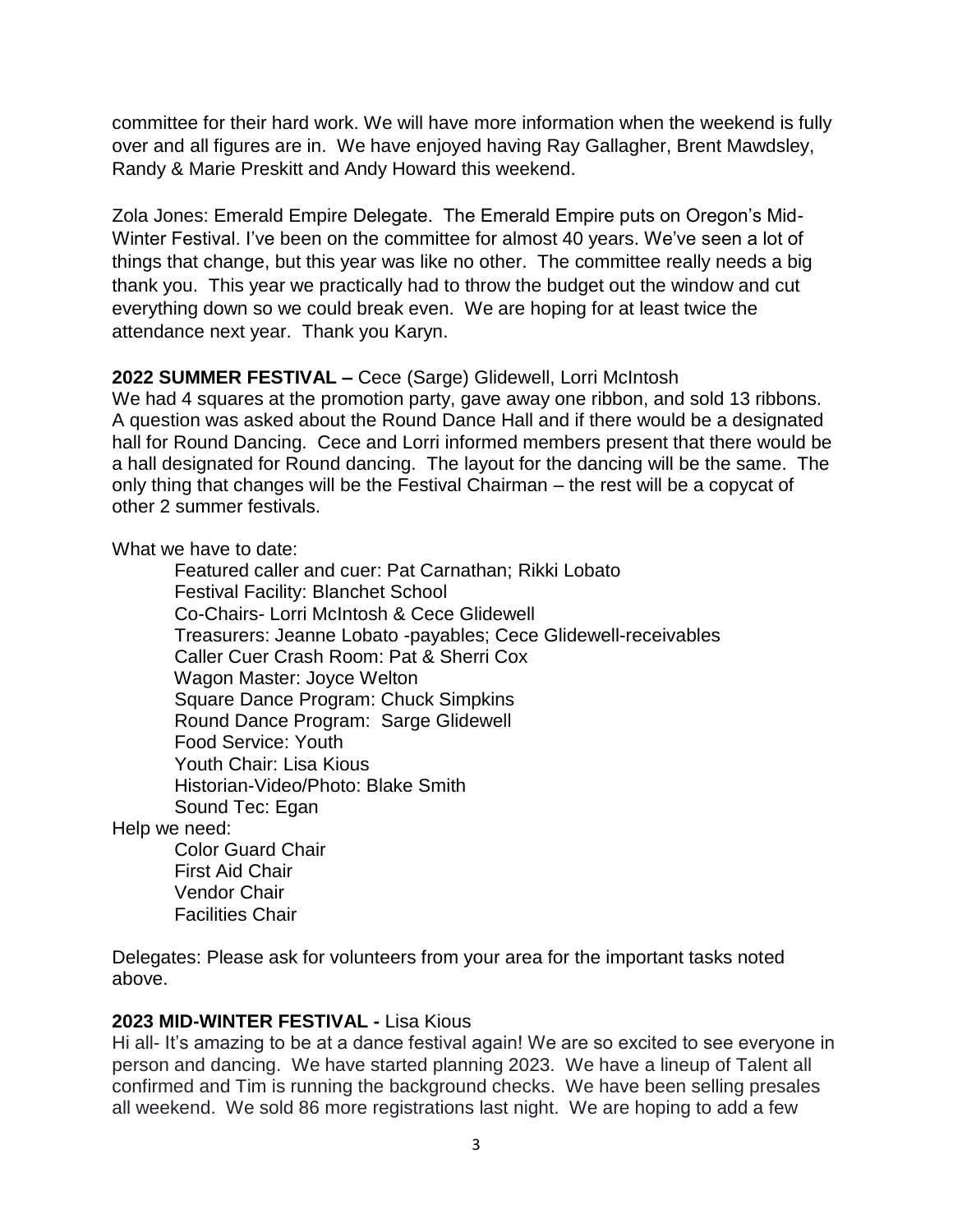more this afternoon. We are looking for a Co-chair still, so if anyone knows anyone or maybe wants to take it on themselves.... and it doesn't have to be a solo project you can always team up with someone like we are. Other than that, we congratulate Karyn on leading us to a very successful event through a very stressful year.

#### **OREGON FEDERATION NEWS -** Tim (Kathy) Roberts

There are 750 people on the mailing list. The number of monthly club reports are going down. Hopefully that will pick up when more clubs resume dancing.

# **SECOND VICE PRESIDENT –** Patrick (Cheri) Cox

Sound equipment has been a challenge. Right now we are using a mix match of things Tim had.

**SECRETARY -** Lorri McIntosh - No Report

## **TREASURER -** Marilyn (Ron) Schmit

The 12/31 financials were sent to OFSRDC member email. There have been some billings for the background checks, some badges, and some youth ribbons.

We received a Thank You letter from United Square Dancers of America for our \$1000 donation to their scholarship fund.

## **MEMBERSHIP CHAIRMAN –** Gil Shoemaker

I have 14 clubs reporting with their information for the State Directory, so far. Looking back at 2016 there were 55 or more clubs that reported. There is still plenty of time, I think. I don't know how many actual dancers we have. Marilyn Schmit indicated that the insurance form shows the number of dancers in each club. She will share the information with Gil.

# **INSURANCE CHAIRMAN -** Marilyn (Ron) Schmit

All the data input was completed about mid-December, and the last of the completed certificates were emailed out before the end of the year. There are 1,251 primary dancers and approximately 200 dancers insuring with Washington clubs, but also belong to the Oregon Federation. Anything that comes in from now on will be reenrolled members or new members who join after lessons are completed. I look forward to receiving lots of class listings and new membership lists.

# **PAST PRESIDENT -** Gary Clark

Thanks to the Festival Committee and all of their work on the wonderful festival. Randall Award forms were supposed to be handed out this meeting, but the form is on the website. Take the information off from the website and take it back to your clubs. Nomination Forms need to be turned in at Summer Festival.

Thank you to the Delegates that allowed Joyce and I to receive the Randall Award this year. There are a lot more deserving people in the state that deserve to be nominated.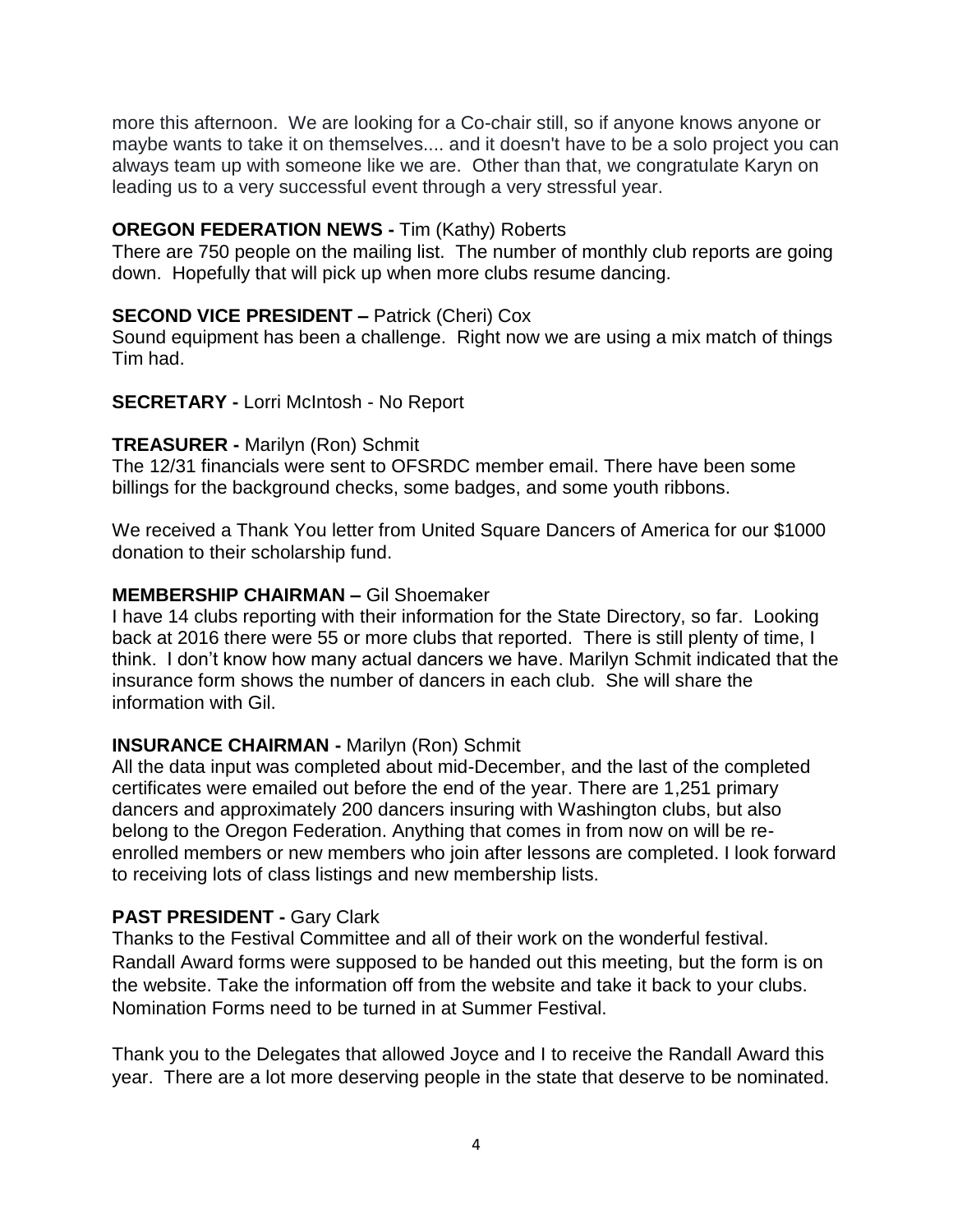As Past President, I am Chairman of the Nomination Committee. At the time I'm writing this report the committee is planning on having a meeting on Saturday of Mid-Winter, yesterday. We have met and I'll tell you the verbal results.

Along with other elected Federation officers I'm Chair of the Grant Committee and we will meet on Saturday also and make a recommendation on the one application we have received for a caller to attend Caller School. The results will be announced on Sunday morning under New Business.

# **APPOINTED OFFICERS**

**PARLIAMENTARIAN -** Tim (Kathy) Roberts- No report

# **EDUCATION/PUBLICITY -** Kathy (Tim) Roberts

We had an excellent Educational Seminar on BMI/ASCAP/SECAC Licensing Requirements on Saturday. Thank you to our moderators Tami Helms, Brooke Davison, Leonard Snodgrass and George Hermann. They gave us valuable information and answered questions from the 12 people who attend the seminar. We will probably repeat the seminar during Summer Festival to give more clubs, callers, and cuers to attend the important seminar.

We continue to have people on the Federation Facebook page who insist on using it as a forum for their personal beliefs and for shaming clubs and others who don't agree with them. I am still removing comments from posts that are negative and argumentative. I am trying to have patience with them, but sadly another one has crossed the unacceptable line and was removed. Thank you to the clubs and dancers who continue to use the Facebook page in a very positive and supportive manner. It's great to see clubs resuming their dance activities. Our Facebook page is now up to 651 members. Many of our club and Festival posts are being picked and shared by organizations across the United States and into Canada. Facebook is a great way to promote your clubs.

# **HISTORIAN -** Marilyn (Ron) Schmit

Doing some research for Tim Keck regarding some Treasurer Position duties. Betty Chipps: when you have a club that resigns, do you want their official letter? The Tumbleweeds resigned. The original should be mailed or emailed to Gil with a copy to the Historian.

# **COMMITTEE CHAIRS**

# **LICENSING –** Brooke Davison

I have received Ralph Lambert's files and reviewed them to become familiar with the music licensing process. I confirmed that SESAC and ASCAP fees are up to date, both were paid in the Summer of 2021 for the upcoming term. I submitted the required event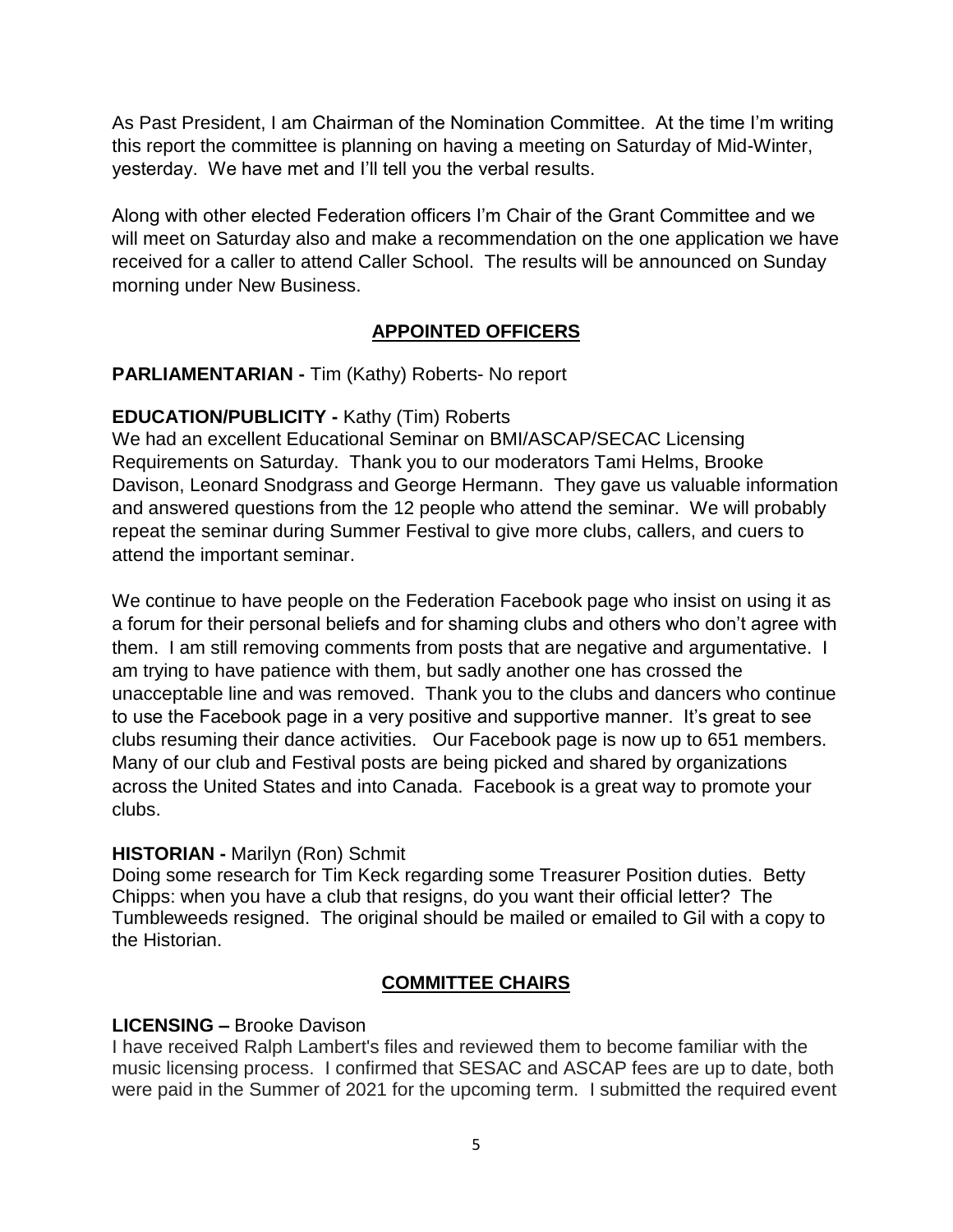report to BMI earlier this month for the calendar year 2021. Since the Federation did not host any events in 2021, BMI has waived the fee for 2021 that had been previously paid. Therefore, we have a credit of \$165 that we are able to roll over to the 2022 fees. The BMI minimum fee for 2022 is \$175; taking into account the credit, we will owe BMI \$10. I will submit the invoice to Marilyn soon to have the 2022 BMI license paid. I have sent the Mid-Winter 22 Chairperson a memo for licensing fees related to Mid-Winter. I expect to have a check from the festival in February and will forward that on to Marilyn.

I am in the process of updating the BMI/ASCAP Coordinator policy to include the SESAC licensing information and a general update to the policy language to be consistent with current practices. I will coordinate with Tim Roberts and George Herman when I have completed my suggested revisions.

Finally, please update my email address to [davison.brooke.77@gmail.com.](mailto:davison.brooke.77@gmail.com) Kindly refrain from using the Oregonstate.edu email address for Federation business.

Zola Jones: Is it under ORDTA that you can go on-line to get information on BMI/ASCAP/SESAC Licensing? She would like to print it out and give it to the clubs. No, you can find the licensing information at<https://www.roundalab.org/>

## **YOUTH ADVISOR -** Karyn Buchheit

I awarded 6 Youth ribbon scholarships for Mid-Winter. We had 35 youth in attendance this weekend. The MWF Youth Committee had to work around some last minute obstacles, but things worked out for them and the kids all had fun. They enjoyed the badge hunt; hopefully some of them approached you for signatures/initials on their cards. They earned several fun badges/dangles this weekend and had a special treat of Ray Gallagher calling for their Saturday night afterparty.

**ORDTA -** Tami Helms (Tim Keck)

Looking forward to Mid-Winter. Nothing new to report

# **ROUND DANCE SCREENING -** Tami Helms (Tim Keck) - No Report

**CALLER LIAISON -** Terry Halley (Betty Chipps) - No report

# **WEBMASTER -** Tim (Kathy) Roberts- No report

Zola Jones: For the first time we put the full Mid-Winter Program Book on the Federation's website. Do you know if people in your clubs were using the program on line? Lorri McIntosh: She did and several people that she did and others she talked to. They also used it from the FB page since it was easy to look up and used. Please let Zola know if people used the on-line program book.

# **GRANT FUND COMMITTEE**- Gary Clark

Gary Clark met with the Grant Fund Committee and had two requests for caller grants.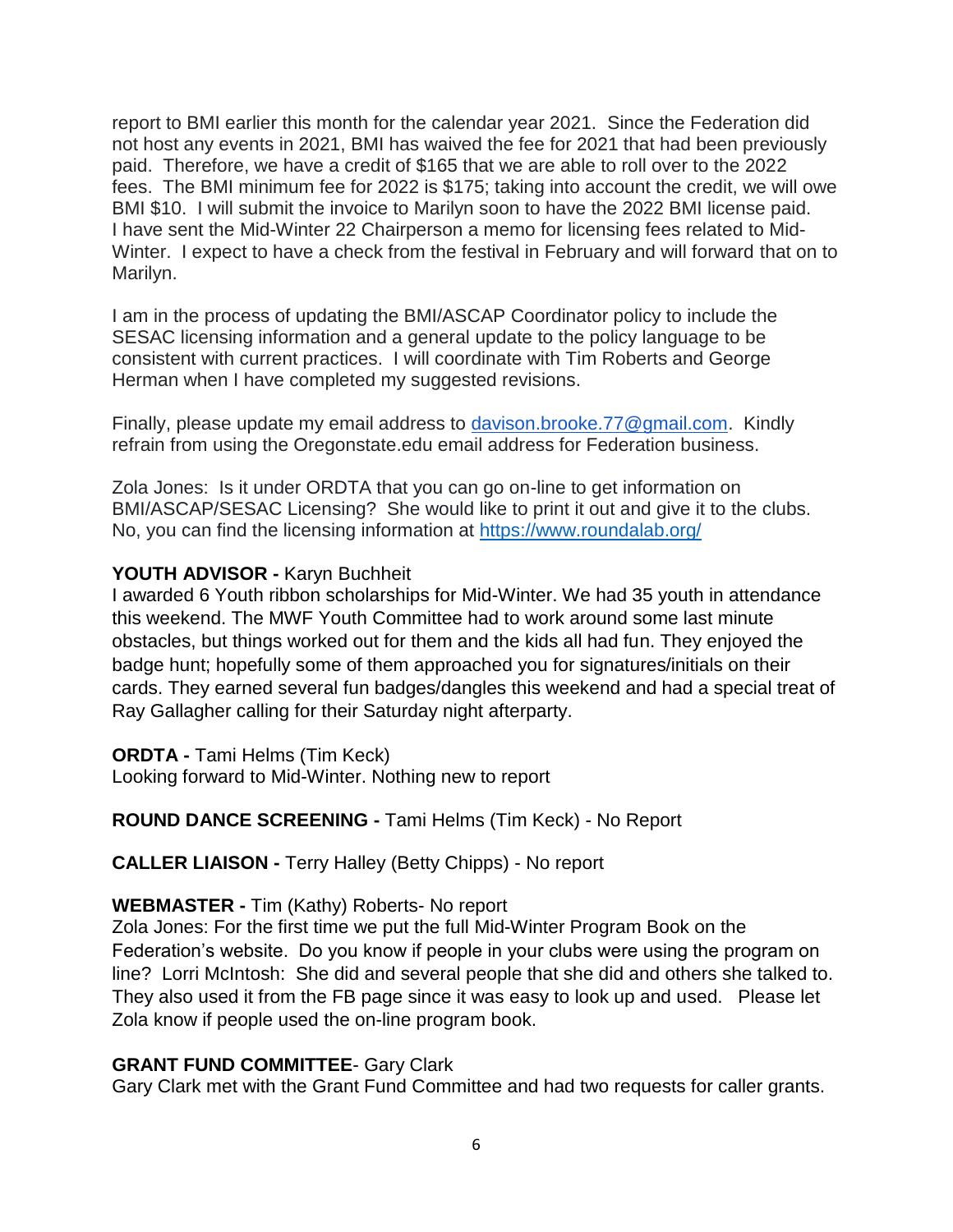Gary Clark moved to approve a \$500 grant to Misha Case to attend a Female Caller School in Pittsburg, RA. Betty Chipps second the motion. Motion was approved by members present.

Gary moved to approve a \$500 grant to Janet Geiger to attend caller school in Cle Elum, WA. This would be her  $3^{rd}$  and final grant from the Federation. Cece Glidewell second the motion. Motion was approved by members present. Lorri McIntosh: Did Janet return the \$\$ when she couldn't go to caller school due to Covid? Gary Clark: school was canceled. She cashed the check and used it in 2021. This is her  $3^{rd}$  and final request.

## **STATE FAIR -** Marilyn (Ron) Schmit

Letter will go out in April stating our interest in dancing at the State Fair in August and September.

# **BACKGROUND CHECK -** Tim (Kathy) Roberts

Things keep moving along. Background checks for 2022 Summer Festival is complete. We are now working on 2023.

# **OLD BUSINESS**

## **NEW BUSINESS**

- A. Motion to change background check expiration to 3 years. After discussion it was moved by Cece Glidewell and seconded by Gil Shoemaker. Motion passed.
- B. Nominating committee (Gary Clark, Marilyn Schmit, and Tim Keck) met yesterday to discuss nominations for the new slate of officers. During the meeting the committee discussed terms of office which is currently 1 year for secretary and membership, treasurer is 2 years. This year the 1<sup>st</sup> vice-president, secretary and membership will need to have nominations, next year will include all 4 elected officers. The nomination committee would like to recommend changing the terms of office for elected officers to 2 years for secretary, membership and treasurer. Tim Roberts stated this would be a By-Law change and is more involved than just changing at this meeting. It would require a motion at one meeting, and voted on at the next meeting.

Tim Keck will research this and make a recommendation/motion at the next Federation meeting.

Zola Jones and other members present reports they elect officers every 2 years, staggered for officers.

2022-2023 OFSRDC Nominations: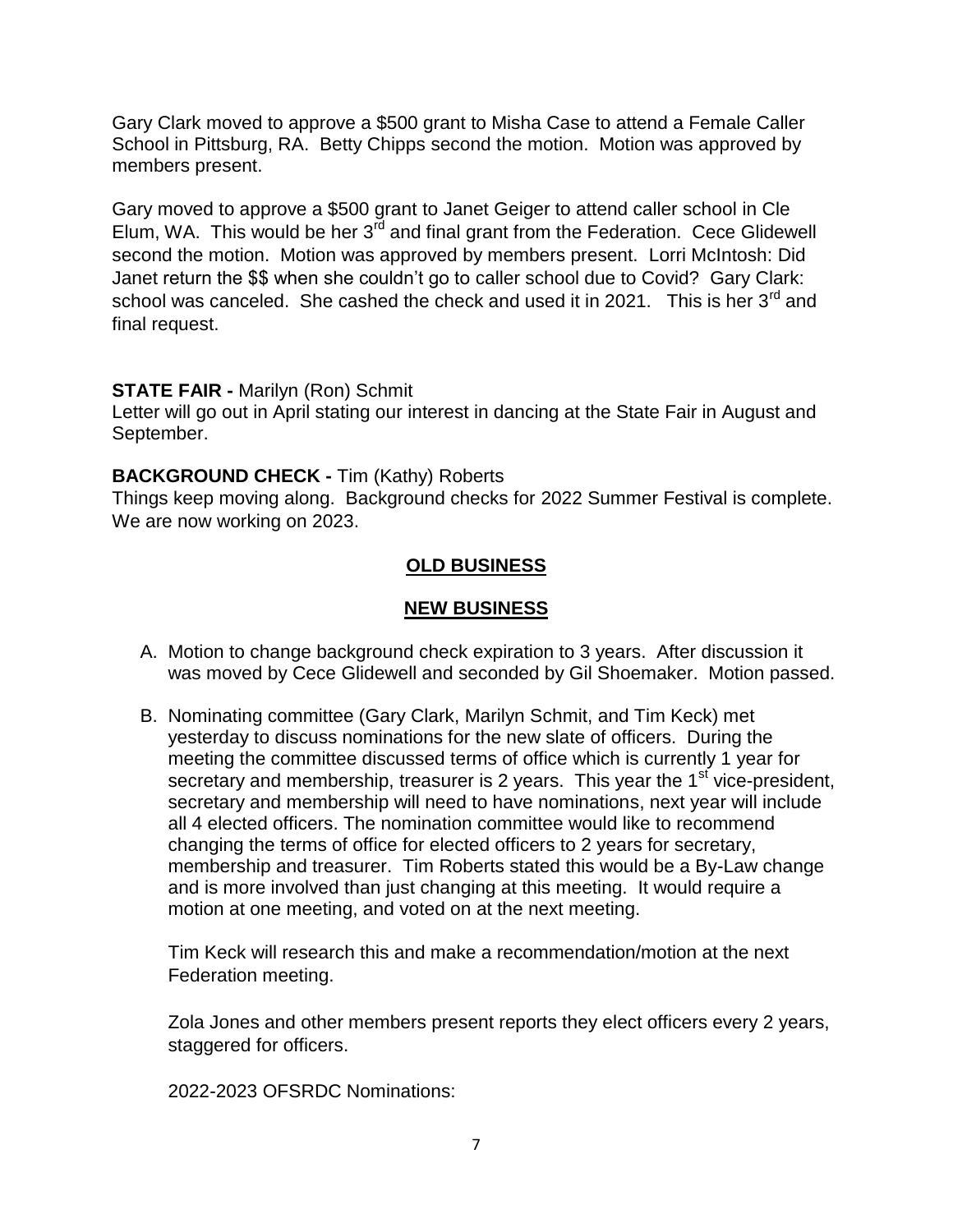1<sup>st</sup> Vice-President: Karyn Buchheitt Nominations from the floor: none 2<sup>nd</sup> Vice-President: Patrick Cox Nominations from the floor: none Secretary: Lorri McIntosh Nominations from the floor: none Membership: Gil Shoemaker Nominations from the floor: none Treasurer does not get re-elected until next year. Nominations will be open for another 48 hours, until 2/1/2022.

C. Motion (Tim Keck) to modify P&P's to reflect the billing practice for the directories. Currently the P&Ps read "printer needs to bill the Federation for the directories". Currently, payment is made at the time of purchase on-line; the Federation is not billed. Per the P&Ps, payment requires prior approval from the President or 1<sup>st</sup> Vice-President for a Federation debit card. Solution is to get approval from President to pay with the Federation Debit card or have President approve reimbursement payment to 2<sup>nd</sup> Vice President when they pay for the order with their own personal credit card. Tim Keck made the **Motion:** Once the final cost is determined, get proper approval from  $1<sup>st</sup>$  Vice President or President and arrange payment from the Treasurer. Motion seconded by Gary Clark. Motion passed.

Betty Chipps asked about directory distribution to new dancers and expressed concerned about giving information to them. It was recommended that instead of Federation directories to offer new dancers a travel guide with each councils' information. Discussion included anyone not wanting their information given out in the directory should make a request to not have it included in the directory. Tim Roberts reminded everyone that the directories used to be sent to area Chamber of Commerces. This information is public information and is available on the Federation website. If you don't want the information public, don't enter it on the website. Tim Keck: we have the ability to publish the directories on our website. The motion was made and approved in 2010 to publish the Directory on our website. However, addressing Betty's concern, it might be prudent to have a Members Only section with a password.

D. USDA Western Region VP LPaul and Sally Schmidt were introduced. The Schmidt's are also part of the Heritage Dancers. They discussed USDA insurance and providing support material for dancers and club. This information is available to all square dance clubs, councils, and members. USDA also sponsors monthly webinars. The next webinar is February 12, on the topic of "Dance Promotion, March will have a topic of "Recruiting Round Dance Teachers". They invited us to San Diego in August for USAWest.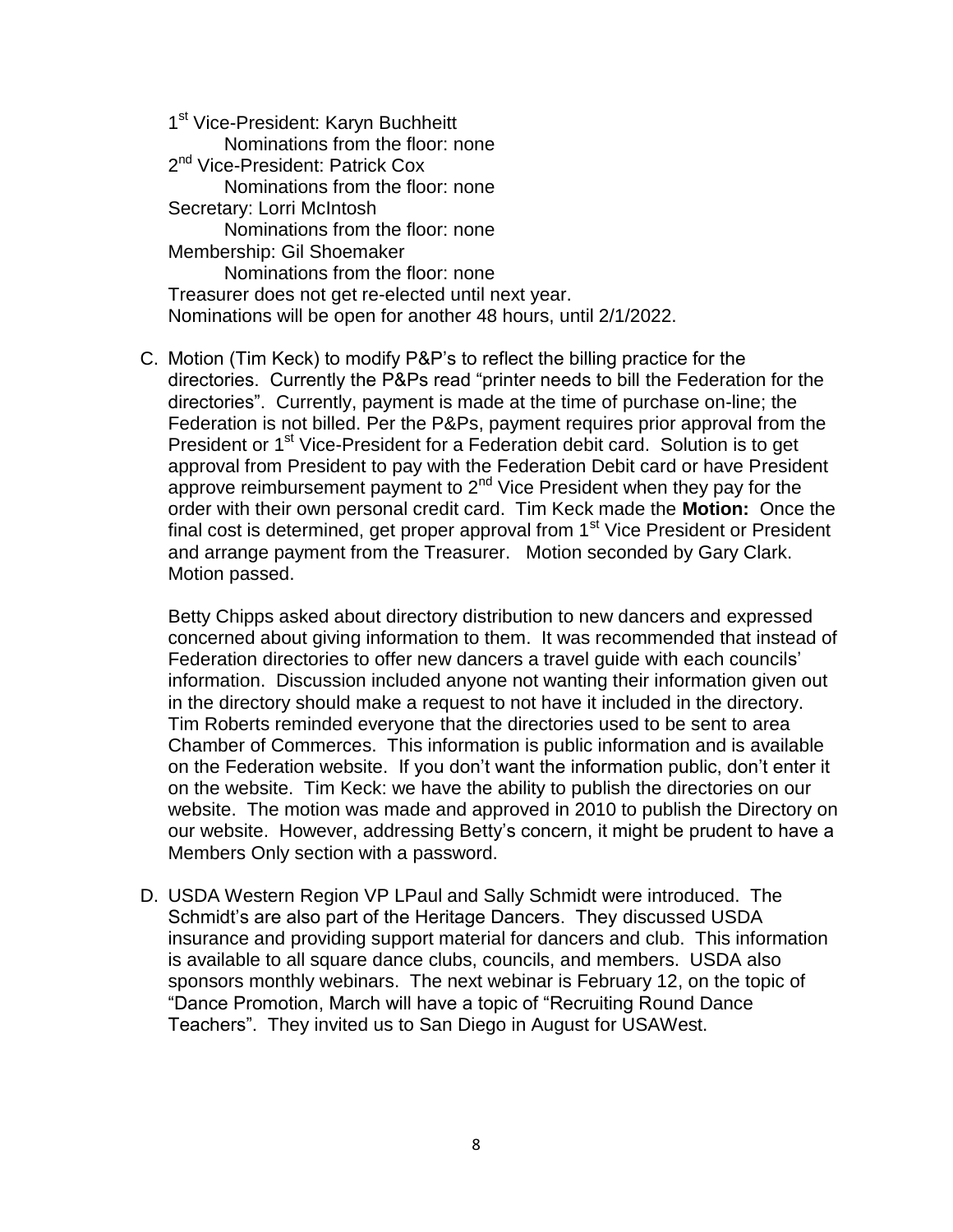Recognition was given to Julia Buchheitt as a recipient of a USDA scholarship this year. USDA awards annual scholarships to students entering college and in their first year of college, applications are to be submitted prior to February 1<sup>st</sup>.

## **DELEGATE REPORTS**

#### **BLUE MOUNTAINS COUNCIL -** David (Sally) Stutzman - No Report

#### **CENTRAL OREGON COUNCIL –** Paul Ostrom

We haven't done very much dancing in our area. Every once in a while, we schedule a dance and then it gets canceled. We had a round dance club in their area fold. They will be not holding the Round Up this year; they will try again next year.

#### High Desert Dancers

There hasn't been much activity for our club since August. Out of concern for our dancer friends due to the high levels of COVID infections in Central Oregon, we cancelled dances for September, October, November, December, and January.

We hope to get back to dancing before too long in the new year. We plan to offer some refresher sessions, as we did last summer, to help everyone be comfortable with returning to dancing. We also plan to have dances with just club members to give practice time with real dancers for Ron Bell-Roemer, our lessons instructor. We are committed to offering lessons using the SSD format, and Ron has been practicing this approach even though we can't start lessons yet. Timing for lessons is TBD but likely will be starting in the spring.

High Desert Dancers continued our club's long tradition of collecting stuffed animals and children's books (Bears and Books) at holiday time. Though we didn't have dances in December where dancers could bring their donations, we had a holiday open house/donation drop off/new badge pick up on December 4 at Pine Forest Grange. We offered safe refreshments and invited all in our club and other dancer friends to come by. We had an excellent turnout and everyone who came stayed for a good long time to visit in person. It was great to see everyone, and we collected so many stuffed animals plus stacks of books (plus a few cozy fleece blankets). All was donated to KIDS Center in Bend, a wonderful local organization that offers many services to children who are victims of abuse. They send each child home after their appointment with a stuffed animal, a book, and a blanket.

Though dances are on hold for now, we are working on our club's dance calendar for 2022. We will strictly follow guidelines to protect the health and safety of our dancers:

- 1. Require masks for all dancers unless eating or drinking
- 2. Require masks for callers and cuers unless they are on stage to call or cue
- 3. Use of hand sanitizer between tips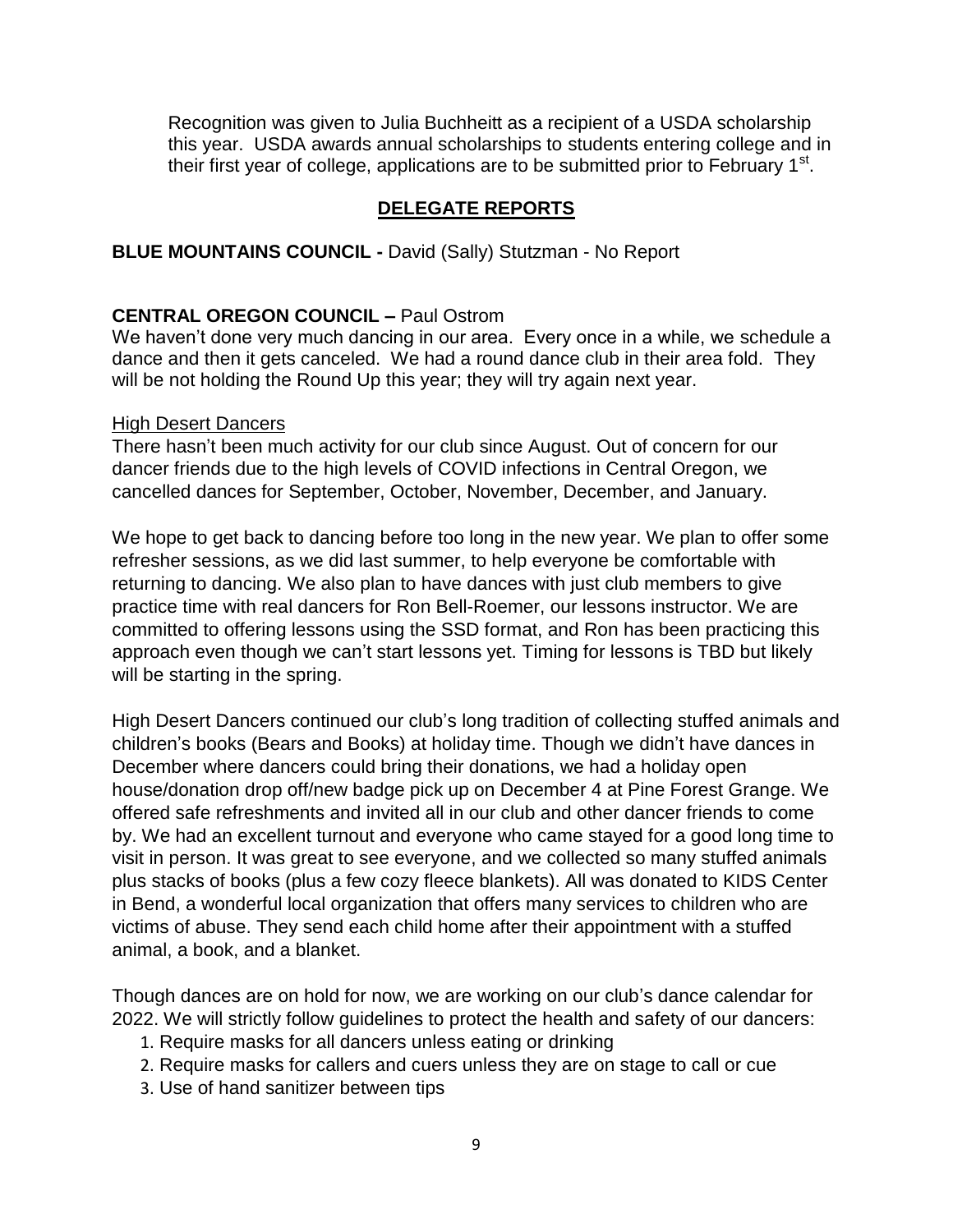- 4. Proof of vaccination for all dancers
- 5. BYO drinks and snacks

6. Accurate sign-in sheets that can be used for contact tracing if needed We are also revising our caller/cuer contract form to reflect language regarding COVID protocols.

## Red Rocks Squares

There's also been no dancing at the Red Rocks. However, as in years past, we held a food drive in November for Neighborhood Impact having members drop off food at the President's house. We collected over 200 lbs. of food! It is possible the MS lessons will begin mid-March to early April…. fingers crossed. Because we dance at a Grange, it is required that State mandated requirements be followed. Masks are required at all time.

#### Sagebrush Shufflers

Shufflers are working with Caller Kippen Parret trying to keep the club going. It's been frustrating in that we held dances but they were not well attended. We do require masks but our New Year's Eve dance was cancelled because the caller tested positive. Central Oregon Round-Up is cancelled for this year and plans to return next year in 2023.

#### **Council**

There was no meeting January 3rd due to Covid concerns plus since area dances have been either non-existent or very few, there wasn't much to discuss. Clubs submitted their reports via email. Deschutes County has had the highest Covid cases of any County in the State more than once since this began…. the resent being the past week.

# **EMERALD EMPIRE AREA -** Zola (Ray) Jones

Our council has election of officers every two years on even years; therefore, our upcoming election will be at our *March* 2022 meeting. All of the current officers have agreed to be nominated for another two-year term.

We continue to have our council meetings every two months; "live", with 6 foot spacing, and wearing masks. We have one club, 'Single Trees' that is still dancing once a month. Once the new, very active strain of the Corona starts receding a consistent amount, some clubs may try dancing again.

We are looking forward to Mid-Winter Festival and seeing everyone again. Stay safe and well.

#### **INTERSTATE HIGHLANDERS -** Cece (Sarge) Glidewell See 2022 Summer Festival Report.

#### **MID-WILLAMETTE AREA COUNCIL -** Julia Buchheit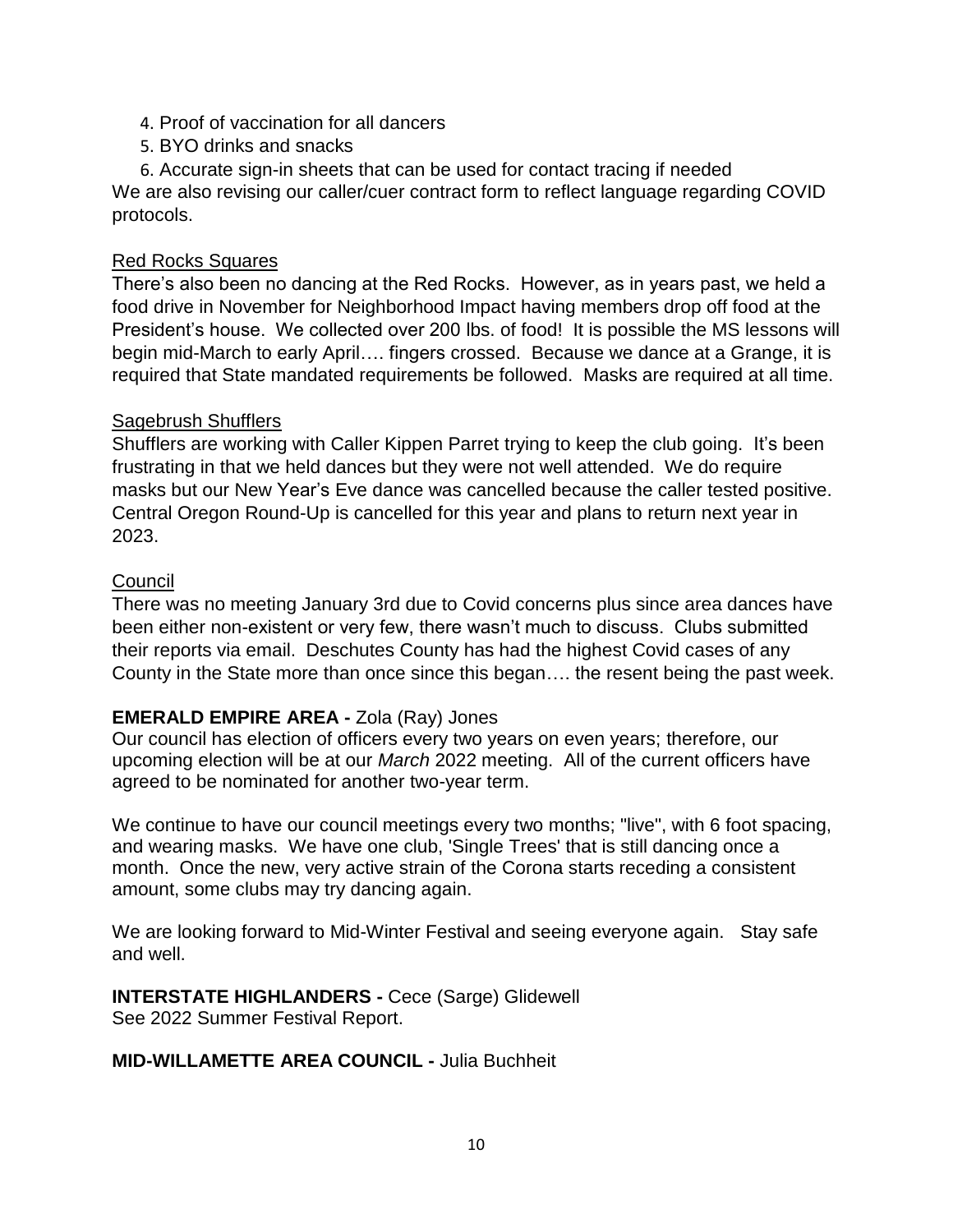Some of our clubs are dancing, some are not. Independence Wagon Wheelers and Silver City Squares graduated classes just before Mid-Winter. Some of the other clubs are starting lessons soon and some are putting any classes off until September.

Independence Wagon Wheelers are the host club for the MWA Fall Fest in October this year. More information to come at a later date.

Re Vu N Q reported that they are finishing up Rumba and Waltz and will start on Jive next.

Silver City Squares informed the council that the Pacific Northwest Teen Square Dance Festival is cancelled for this year. However, Karyn Buchheit is working with Brett Kappenman of the Jacks & Jills in Washington to put together a simplified youth festival/competition that will take place at the Silver City Squares home hall in Silverton. More information to come as details are worked out. The youth have been selling raffle tickets this weekend to help fund food costs for the competition as Silver City is planning to host meals at the hall for the participants.

# **PORTLAND AREA COUNCIL -** Betty Chipps (Terry Halley)

The Portland Area Council (PAC) met Monday, JAN 17th - next meeting is planned for Monday, FEB 21st, 7:30pm at the Oak Grove Community Center.

PAC President, Robert Lumsden, asked Clubs what can PAC do for Clubs? Not surprisingly, financial support (during these COVID times) was part of the answer.

Brainstorming brought about these activities:

1. More PAC visitations to Clubs - introduces the Board members and provides increased attendance at dances.

*NOTE: Next visitation will be to River City Dancers, Milwaukie Community Center on FEB 12th with Darrell Kalmbach &Tami Helms - 7:00 PM Plus & Pre-Rounds, 7:30 - 9:30 MS. Look to [dancepac.org](http://dancepac.org/) calendar for future visitations planned.*

- 2. Advertising expense reimbursement to Clubs, up to \$200 (with receipts).
- 3. Can and bottle drive generated income will go to clubs.
- 4. Fifth-Friday PAC dances will resume in 2022 (*providing COVID mandates allow)*, as follows:

● April 29, co-hosted with Bachelor n Bachelorettes at Abernethy Grange, OR City (Flyer pending)

● July 29 , co-hosted with River City Dancers at Milwaukie Community Center, Milwaukie, OR

- September 30 Tri-Council Dance (TBA)
- December 30 PAC decided not to host a dance this night.

NOTE: PAC will host the STATE Federation Officers & Delegates meetings and evening Dance on September 17th and host the Execuve Board meeting on Sunday, SEPT 18th. (Flyer soon).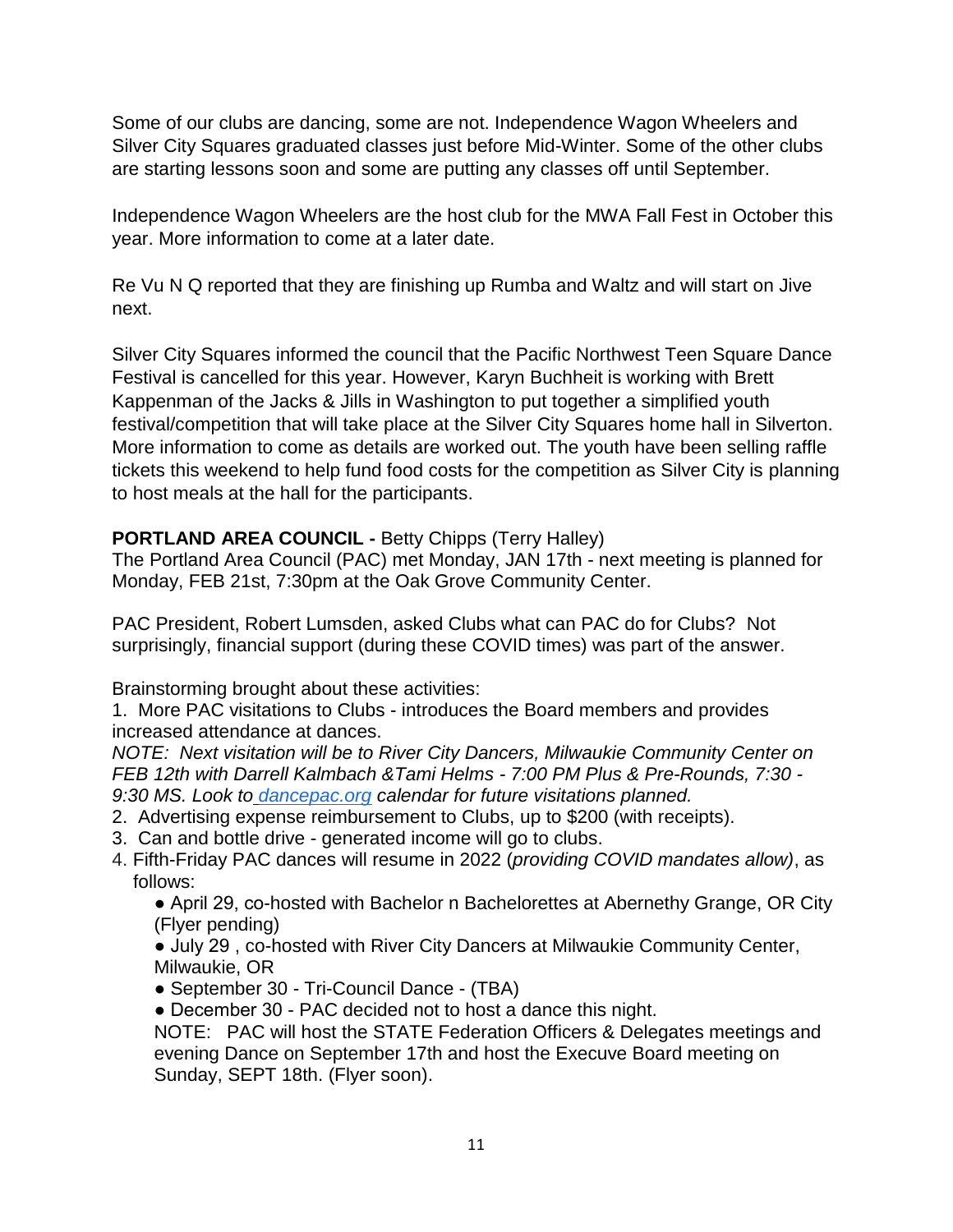PAC - CLUB REPORTS … Remember your Valentine on FEB 14th!

- Bachelor & Bachelorettes (Abernethy Grange, Oregon City) New dance nights are the 1st, 3rd and 5th WEDNESDAYs of the month. Dances open with Pre-Rounds at 7-PM, 7:30 - 9:30 MS with Rounds followed by Plus till 10-PM. - New Dancer Graduation will be February 2nd from 7 - 10 PM.
- Buzzin' Bees Held their first Dance/Lessons in two years (since COVID) on Saturday, January 15th, 2022 beginning 6:00pm. Their new venue for dancing is: Messiah Lutheran Church, 905 NW 94th St., Vancouver, WA. >> Lessons will be Saturdays, beginning February 5th at 6:00pm - all new dancers welcome!
- Chaps & Petticoats (Maplewood Grange, Aurora) Some Chaps have been Angeling the Silver City Squares MS students, in Silverton, on Tuesday nights. They flourish their moves with such enthusiasm, after lessons they line dance to two or three, or four songs. These are the same dancers that will go to the Pacific NW Teen Festival in MAY and compete as a Club… it is so fun to see square dancing grow!

Two squares seem to be the 'norm,' for C&P dances (after COVID). February 4th, we dance to Scott Z. and Julie Stiers…care to make it three squares? February 18 is our FLINTSTONE dance, yes, it is a costume (if you prefer) dance and both Darrell Kalmbach and Tami Helms will try to win the prizes - it will keep you entertained…join us!

 Country Cut-Ups - Own their venue: the Boring Barn, (complete w/outdoor stage).

Cut-Ups regular dance nights are 1st and 4th Saturdays with PLUS at 7PM and MS after. Every 5th-Saturdays is a PLUS dance night from 7-10. (DARK Jan. 29th for Mid-Winter).

Note: Thursday night lessons continue at 7:30 PM, see website for updates.

 Happy Hoppers (Washington Grange, Vancouver, WA) …**Mask & vaccination required.**

Board meeting was held on Jan. 12, 2022. Beginning March 5th, the Hoppers will dance the first Saturday of each month.

Advertising for lessons has not proved to be effective and some efforts were down right expensive. That being said, Hoppers decided to resume classes, as advertised, each MONDAY, starting March 7th - we open with Plus starting at 6:30pm, Basic at 7:30 and Mainstream at 8:30. Cost is still \$5.00 per person at lessons and at dances. Questions: contact Gil at (360) 450-7029.

- Please note: R square D began classes last WED evening: Plus Lessons start at 6:30pm, Basic at 7:30, followed by Mainstream at 8:30pm.
- Heads-to-the-Center (Thursdays @ Milwaukie Grange and 2nd-Saturdays @ OGCC)

Offer Advanced dancing to taped music on Thursdays 7:30-9:30 PM at the Milwaukie Grange - call Scott to confirm: (503) 808-7381. Second-Saturday is a monthly dance from 4:30-6:30 at Oak Grove Community Center (OGCC), Oak Grove

Oaky Doaks (Oak Grove Community Center, Oak Grove)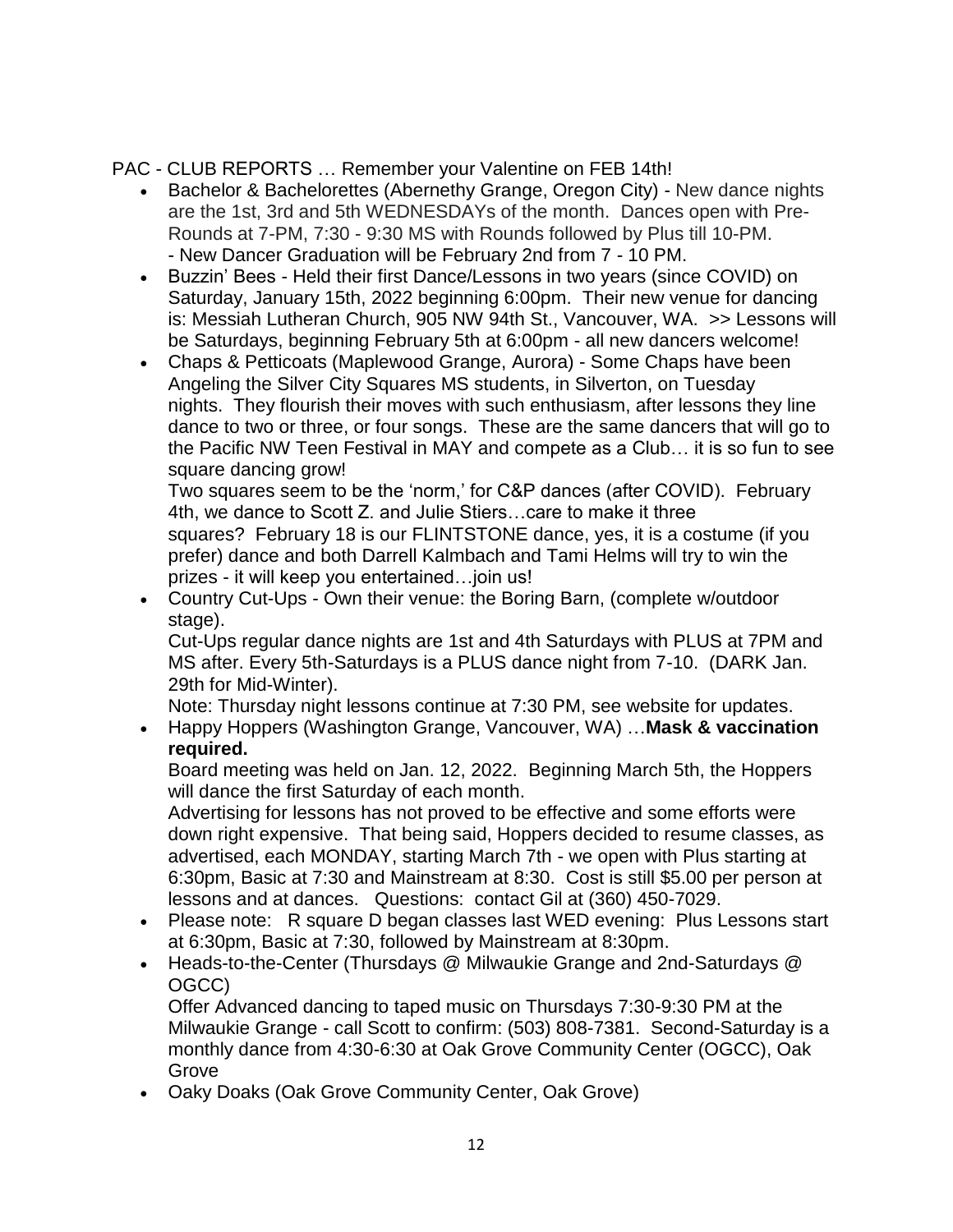The Portland Area Council's Visitation on January 15th, with two squares dancing, was our last dance until April. Oaky Doaks held a Club meeting, ahead of the dance, and decided to go DARK - close Regular dances for one entire quarter. The key factors attributing to this decision were dances have not been profitable since COVID and the Omicron virus poses a risk of closure. Oaky Doaks will reconvene in April for a planning meeting.

 River City Dancers (Milwaukie Community Center, Milwaukie) - Regular dance nights are 2nd & 3rd Saturdays with Plus at 7:00 PM and Pre-Rounds followed by MS & Rounds at 7:30 - 9:30 PM.

 January 9th is a FREE Lesson night for new and returning dancers from 5 - 7 PM. Lessons will continue January 16th and each MONDAY thereafter - fee \$6.

 Rosetown Ramblers (Wednesdays @ Bridgeport United Church of Christ) Winter square dance lessons began Wednesday, **January 12**, at Bridgeport UCC, 621 NE 76th Ave, Portland 97213. We started from scratch and will continue for 12-14 weeks. We are teaching the Social Square Dance program. Check out our [Lessons](https://www.rosetownramblers.com/lessons-2/) page. **Proof of COVID vaccination and masks are still required.** >> Mark your calendar for our next monthly dance–February 12 with the magnificent Michael Kellogg calling. Michael is one of the country's best callers, and he's not in the Portland area all that often, so don't miss this opportunity!

#### **ROGUE SIS Q COUNCIL -** Blake Smith

Rogue Sis Q Council has been dark with no dancing, except for meeting in December.

Rogue Sis Q Callers had a midway dance for new dancers in December that was well attended by new and experienced dancers.

Circle N Squares remain dark as they have not been able to secure a place to dance.

#### Charlie Brown Squares

Beginner lessons are every Tuesday. Thursdays are mainstream workshop and plus class/workshop to follow. We are back to our regular scheduled dances the first and third Saturday of every month. We have added SSD on the second Friday of each month for our new dancers to come and practice what they have learned. Boatnik Festival is moving forward with plans to have Eric Henerlau calling and Dan Drumheller cueing. We invite everyone to come have fun in the festivities, parade, dancing, and take a jetboat ride with us on Monday May  $30<sup>th</sup>$ . More information on the Jetboat ride will be available at Boatnik Square Dance Festival.

Star Promenaders are holding SSD classes on Monday & Plus classes on Thursday. A new SSD class starts January 3<sup>rd</sup>. Stars hosted a Christmas dance on December 11<sup>th</sup> and a New Year's Eve dance. Plans for Diamond Lake Festival are moving forward for July 20-23, 2022 with Don and Marie Wood calling & cueing.

Stars 65<sup>th</sup> birthday dance is February 26<sup>th</sup> at Rogue Valley Square Dance Center, Eric Henerlau calling and MayAnn Callahan cueing.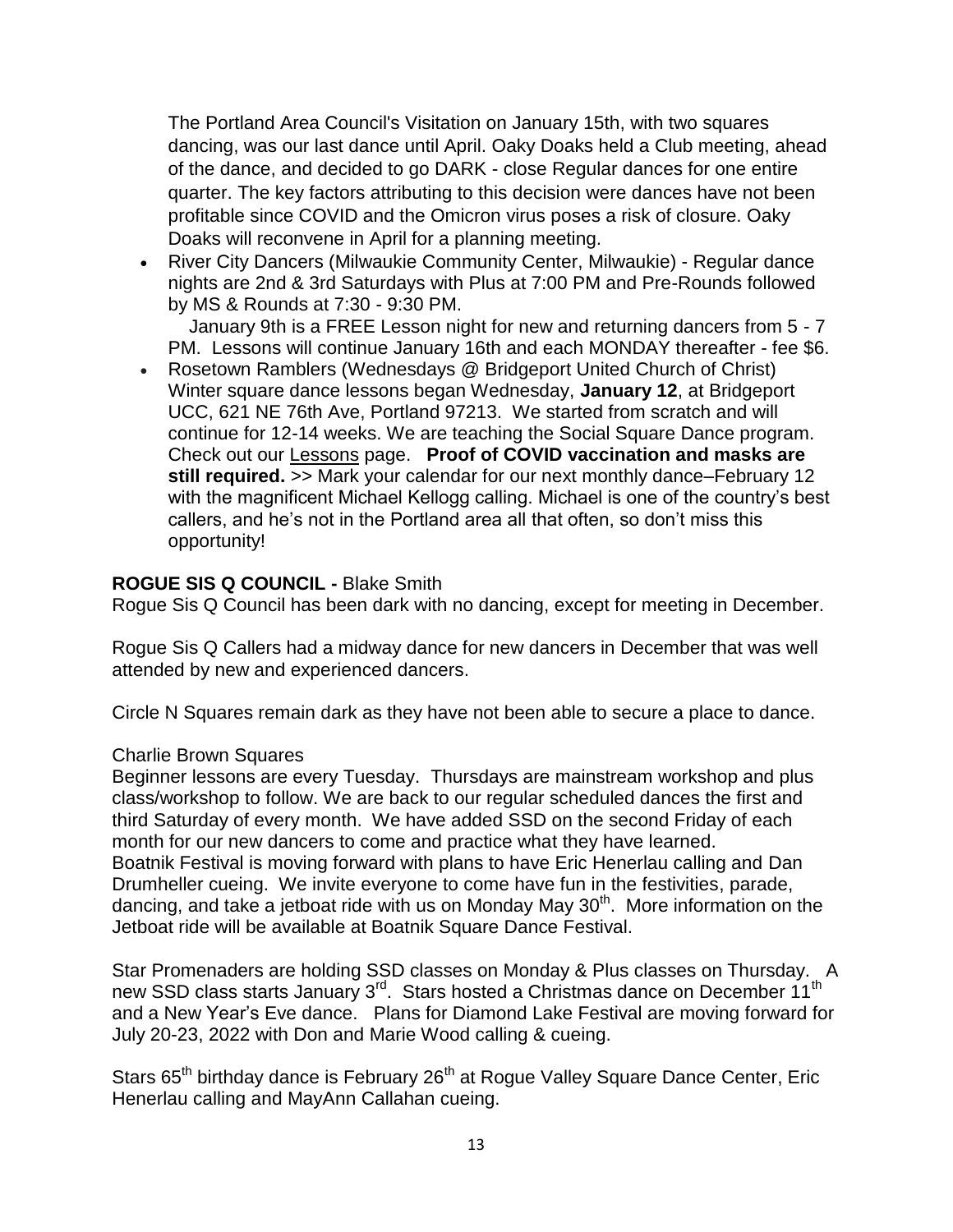Pear Blossom Festival will be April 8, 9, 10 at Rogue Valley Square Dance Center with Mike Haworth calling and Rikki Lobato cueing.

## **SOUTH COAST COUNCIL –** Dave (Patty) Cooper

The clubs on the South Coast are slowly but surely chugging along. The Coquille Sets-In-Order are dancing monthly and have started a new class on Tuesday nights. They had 6 new students at the first class.

Beachcombers are dancing on the 4th Saturdays from 3:00-6:00. Their September class will be graduating today. 10 of the original 11 have completed all Mainstream instruction. They are angeling the new class that started January 9 with 10 students. Plans are to add a second monthly dance with guest caller soon.

Saints N Aints in Coos Bay have completed a PLUS class and will now be dancing Plus on 2 Sundays a month in addition to their 2 regular dances on 1st and 3rd Saturdays. They have moved their dances to earlier in the evenings 6:00-8:00 PM. New begin class starts February 6. All their dancing takes place in Pat and Cherie Cox's shop.

Mavericks are planning a Rumba class this winter...time and date TBA.

## **TUALATIN VALLEY COUNCIL -** Josie Rosenbury

The TVC last met in November via Zoom with a fairly good turnout. They planned their New Year's Eve dance that was later canceled for potential weather issues with the snow. It was noted that the TVC has not hosted a Tri-Council dance in quite some time. TVC did not meet in December, however, but will be meeting just prior to this Federation meeting so it's quite possible information provided was updated. Be sure and check the Federation's Facebook page and the individual club websites for current dance information as details these days often change.

The TVC has had an annual honor referred to as the TVC Recognition Award for the past 28 years, which is given out to a deserving person or couple by the President of the Council at a meeting/potluck traditionally the Monday after Mid-Winter Festival. This year there will be a modified event/reception to allow for better social distancing and the President plans to present this plaque in the presence of TVC officers and former officers that are all invited to attend. The event will be at the Odd Fellows Hall in Hillsboro, January 31<sup>st</sup> at 7 pm. Last year the event was cancelled so the Council President is working on arrangements to announce the recipient of the 2021 award at Mid-Winter.

On January 10<sup>th</sup> at the Eager Beavers dance Paul Swenson was presented the United Square Dancers of America Centennial Award. Paul turned 100 in September. Paul and Dottie started the Eager Beavers back in 1973. Marilyn Schmit presented the prestigious award on behalf of USDA. There were 4+ squares in attendance.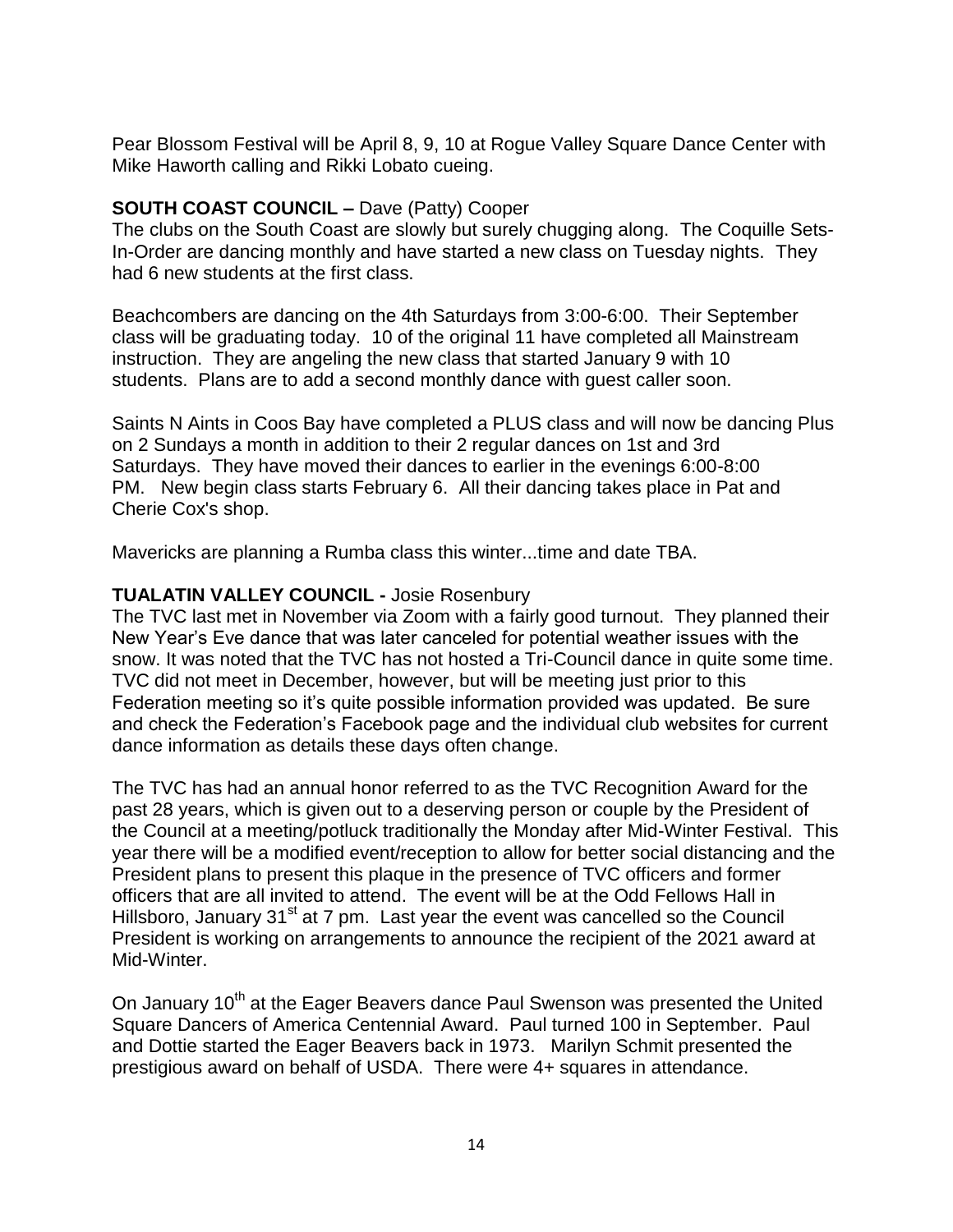More than half of the TVC clubs have opted to require proof of vaccinations as a means of protecting our dancers and some feel they are getting more dancers to show up as a result with some clubs having as many as 4 squares. Some of the clubs are just discovering they have had some dancers turn up after a dance with positive covid tests and so they are currently discussing how they want to move forward.

Dance updates for our clubs:

The Hayshakers, Tri Squares and Wave Steppers are our clubs that are not currently dancing.

Toe Draggers – masks/face shields, proof of vaccination not required. Began dancing in January but have postponed all future dances for February and March to assess the current covid situation. Note: Bev Flint, their long time cuer has retired.

Columbia River Dancers – masks required – proof of vaccination not required. Dance 1<sup>st</sup> and 3<sup>rd</sup> Fridays at Manor Grange in Battleground, WA, 7-8 pm Plus, 8-10 MS

R Square D – masks required (no face shields), proof of vaccination not required. Happy to be back to dancing in January after a long break. Friday, February 11 (Craig Abercrombie/Susan Healea) – Valentine's Dance. Saturday, February 26 (Mark Wheeler/Susan Healea) – 50's Dance

Eager Beavers – masks/face shields, proof of vaccination required. Mondays – Plus 1:15 – 3 pm. Plus lessons, Mondays, beginning February  $14<sup>th</sup>$  Noon – 1:15 pm (Note: Daryl Clendenin, one of the regular club callers, has resigned.)

Valley River Dancers – masks/shields and proof of vaccination required. 2<sup>nd</sup> Friday Plus 7:30-10:30 pm beginning with pre-rounds,  $4^{\text{th}}$  Friday Mainstream 7:30-10:30 pm beginning with pre-Plus. February 25<sup>th</sup> is their birthday dance. Mainstream, Tuesdays, January  $18^{th}$  6:30 – 8 pm, Advanced, Tuesdays, January  $18^{th}$  8 - 9:30 pm

Sunset Promenaders – masks/face shields, proof of vaccination required. 1<sup>st</sup> and 3<sup>rd</sup> Saturdays for Mainstream – Averaging 2-3 squares, Mainstream Sundays beginning January 16<sup>th</sup>, 4 pm, Round Dance workshops Sundays at 2:30

Promenaders Plus – masks/face shields, proof of vaccination required. 1<sup>st</sup>, 3<sup>rd</sup> and 5<sup>th</sup> Thursdays for Plus – (3-4 squares attending)

Mix N Mingle – Masks and proof of vaccination required. Dancing  $1<sup>st</sup>$  and  $3<sup>rd</sup>$  Saturdays at Winona grange.

Oak Hills Squares – Masks and proof of vaccination required. Monday evening Mainstream beginning January 17<sup>th</sup>.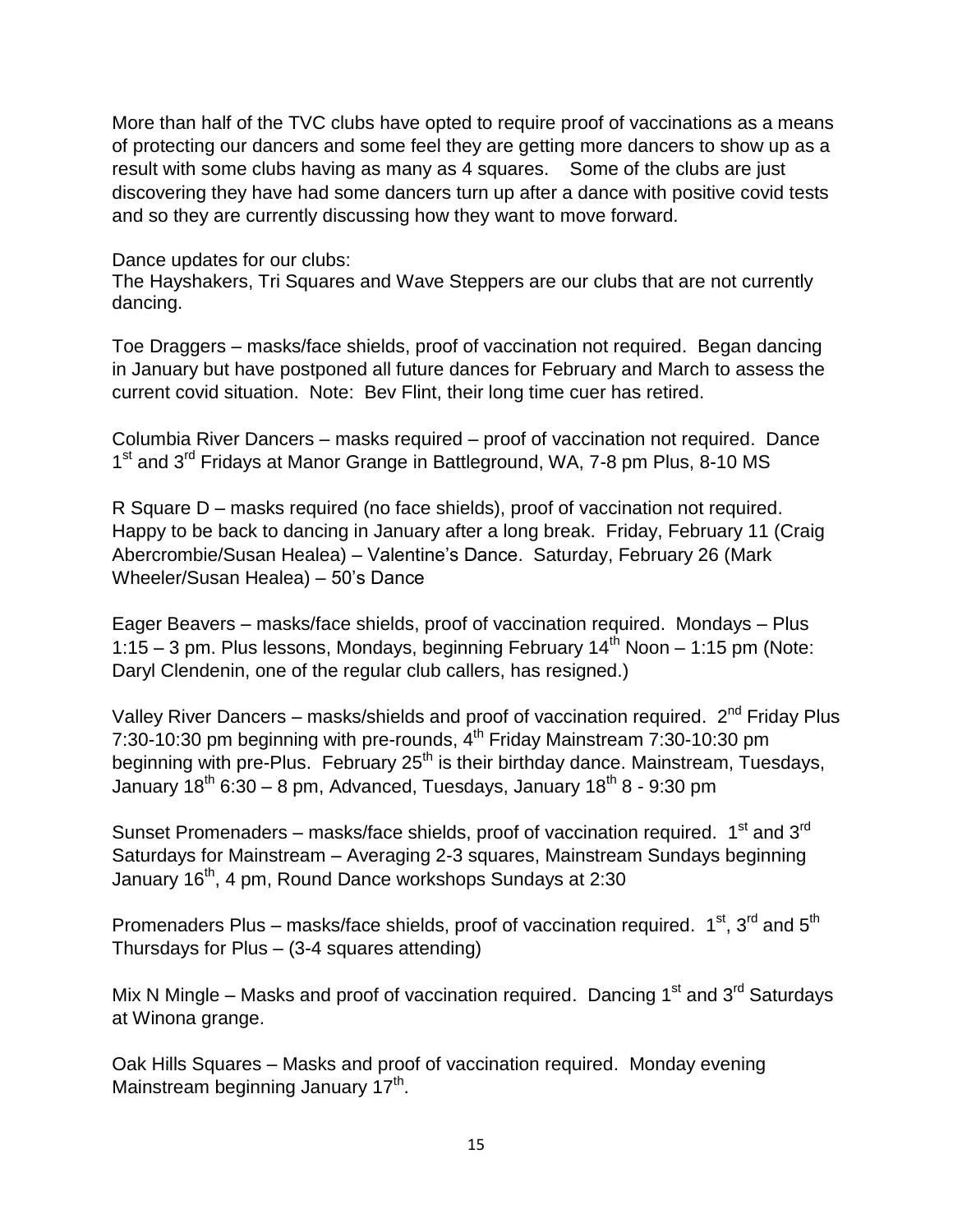Valley Squares – masks and no proof of vaccination required for their  $3<sup>rd</sup>$  Saturday dances at this time. Lessons – The below clubs also have lessons in progress or starting soon: Mainstream, Tuesdays began in January

R Square D – masks (no face shields)– no proof of vaccination required, Mainstream lessons began in January and continue Wednesday evenings 7:30 – 9 pm. Plus lessons began in January and continue Wednesday evenings 6:30 – 7:30 pm

## **UMPQUA AREA COUNCIL –** Angie Sue

Buckaroos Mainstream dances twice a month, 1st and 3rd Saturdays, w/Mark Wheeler/Neil Koozer. Lessons starting Sunday, February 6, 2022, with Phil Ramey. Buckaroo Roundup scheduled for June 10-11, 2022, Committee is Annette Reynolds and Laura Knotts.

Current officers: President: Annette Reynolds

 Vice President: Ray Blessing Treasurer: Lois Muck Secretary: unknown Lessons/Membership: Laura Knotts Rentals: Bruce Knotts

Timber 8s Plus dances twice a month, 2nd and 4th Saturdays, with guest callers/Neil Koozer. Various events scheduled have led to one dance a month going DARK from February-June (assuming events are not cancelled). February 26: DARK for Medford Birthday Dance March 12: DARK for Luck of the Umpqua Plus Weekend April 9: DARK for Pear Blossom Festival May 28: DARK for Boatnik Festival June 11: DARK for Buckaroo Roundup Lessons w/Phil Ramey completing end of January, possible workshop to start in February. Students doing great! Current officers: President: Glen Nielsen

 Vice President: Dan Jones Treasurer: Doris Koozer Secretary: Karla Choy

Dancing Friends Round Dance Club Two Step/Slow Two Step Lessons, w/Rikki Lobato, continuing until all figures completed or end of May, whichever comes first. Students doing great! Top Round Dances Workshop continuing until end of February, dancers doing great! This time slot will be filled with round dance activity yet to be determined, possibly a 10-week class or workshop that would end in May. Third Friday Round Dance Party w/Neil Koozer continues each month, current focus is on encouraging student/beginner dancers to attend.

Current Officers: President: Rod Skinner Vice President: to be filled

 Treasurer: Carolyn Skinner Secretary: Denise Middleton Publicity & Promotions: Angi Sue

# **ACTIVE GOODWILL AMBASSADORS**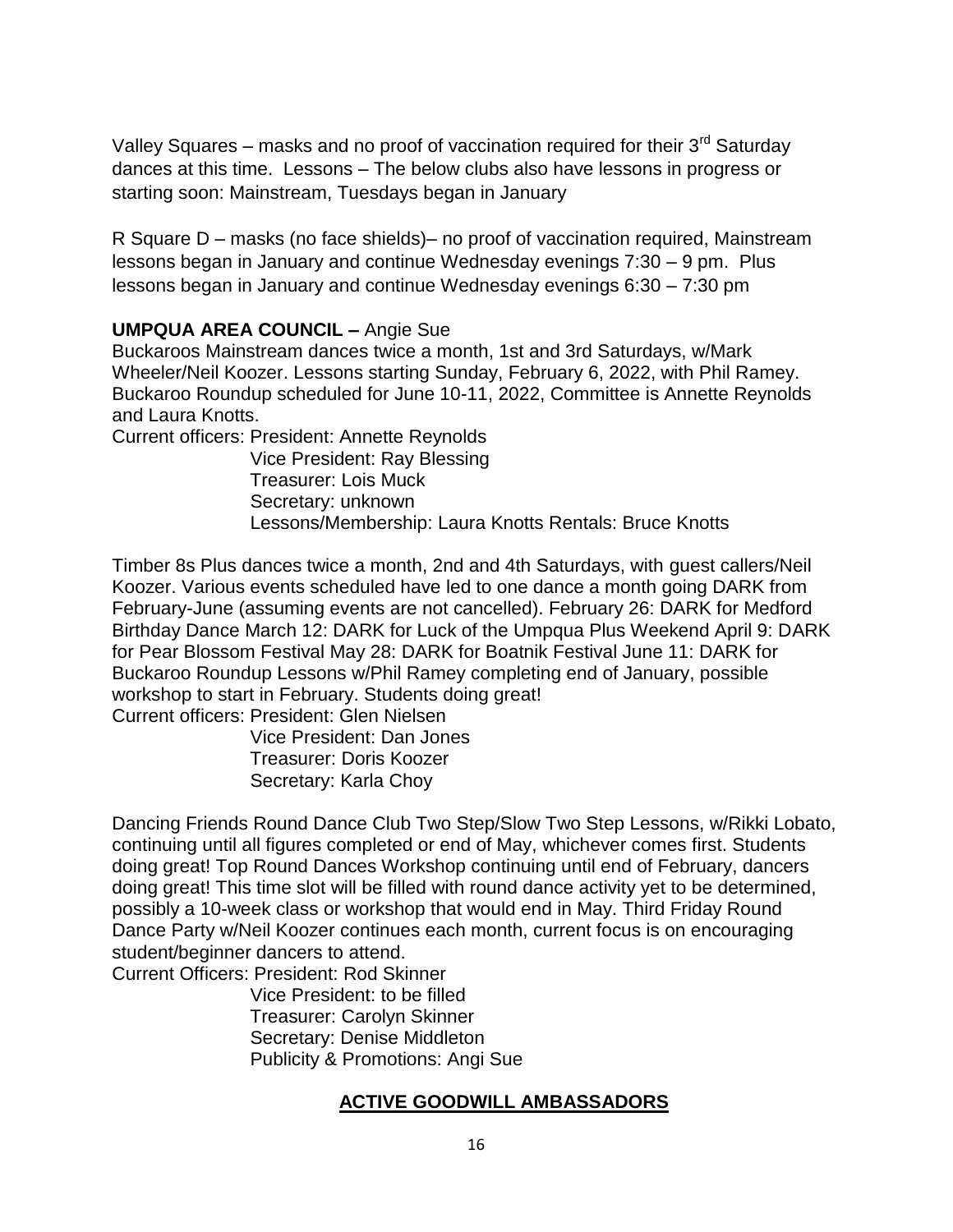**Roger & Linda Putzler-** Haven't much to report but we have visited Silver City Squares, Charlie Browns in Grants Pass, and Timber 8's in Roseburg.

**Melissa James-** I was presented the honor of being Goodwill Ambassador for the state of Oregon by Gary Clark at the Columbia River Dancers dance on Sept 17, 2021. I am humbled and honored to be considered for this appointment. I will do my best to represent Oregon square dancing wherever I dance.

I have attended many local dances this last fall for clubs just starting back after the China Virus shutdowns. The clubs are trying hard to bring back their regular dances and lessons. Some clubs are doing better than others but most are still struggling, even if not financially, to keep going. I've been able to attend a few anniversary dances but was not welcomed to attend others, due to protocols. Some of my favorite clubs are not available to me.

A few highlight dances were the impromptu dance at the Pacific Grange in Warrenton, OR on the regular Seaside Sashay weekend, (Darrell & KC did a great job.), the B & B's Halloween dance with 5 callers in the hall, and the Country Cut-ups Halloween Dance with 4 squares on the floor.

I also traveled to attend dances in 2 other states, Texas and Arizona. The first weekend in August I went to the Jerry Story Memorial dance in Ft Worth. There were several other Oregon dancers there as well with the Royal Romp gang included. In Arizona I danced at Rincon to Bob Asp and in Tucson with Mike Sikorsky in November. Protocols there are very different from ours and open to non-vaccinated and un-masked as well, but their club functions are still not very well attended. Dancers and callers in other areas are very interested in how our clubs are doing, how many attend our dances and the status of our local callers they know. I tried to be as positive & encouraging as I could.

I am guardedly optimistic about what 2022 will hold for square dancing. I look forward to getting to even more dances this year and helping to promote this amazing activity that we all love.

#### **GOOD OF THE ORDER**

Lorri McIntosh requested the \$3000 funds for Summer Festival 2022. Check will be given today.

Tim Keck- reports he is in charge of the flags and banner at the Federation meetings. The banner was made in the late 50's. We would like to have a new updated one for